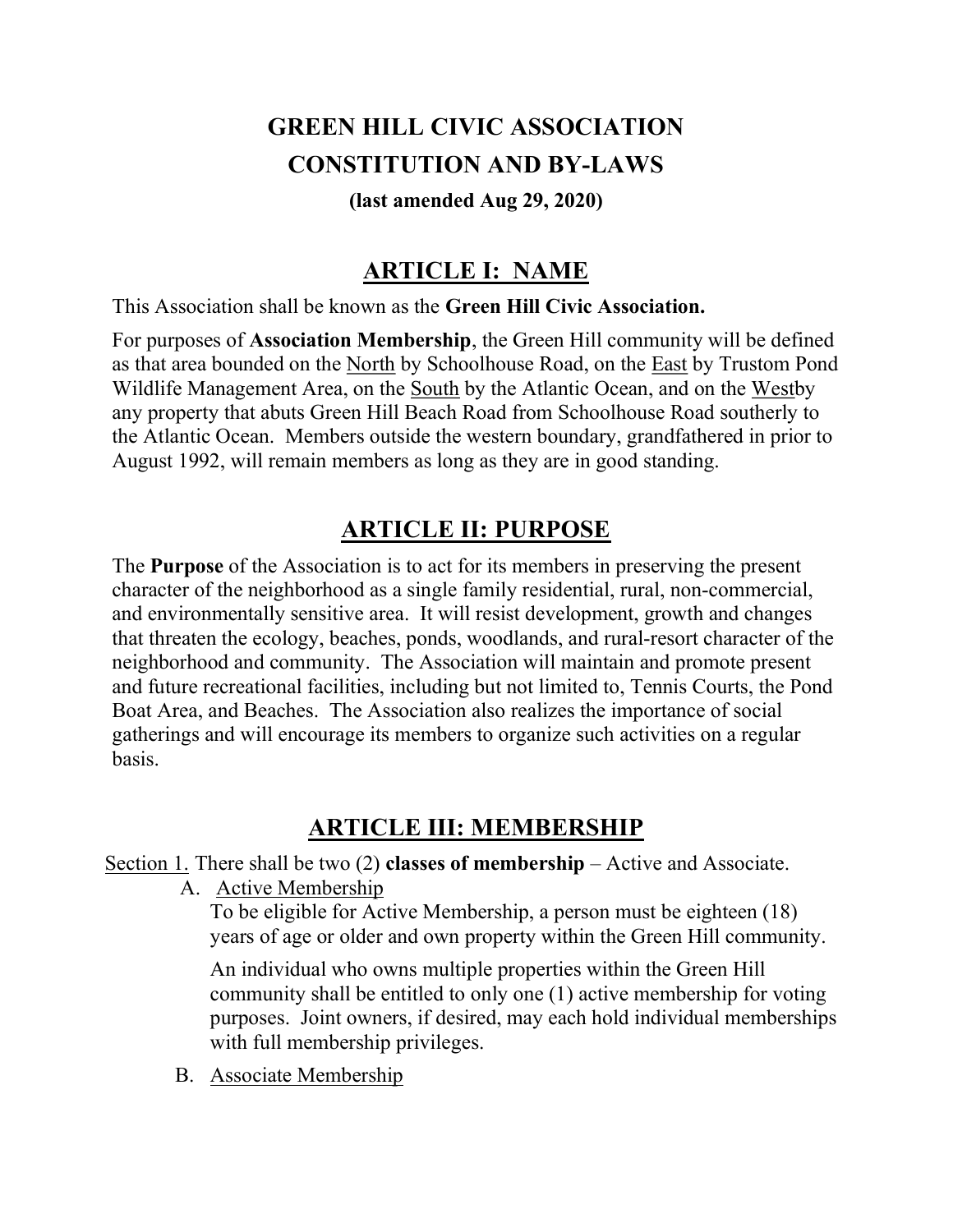To be eligible for Associate Membership, a person must be a resident of the Green Hill community as defined in Article I above, but not a property owner therein.

#### Section 2. Application for membership

Application for membership may be made by verbal or written request to any Officer of the Association. No person meeting the membership eligibility requirements outlined in Article III shall be denied a requested membership. Membership is established upon payment to Treasurer of first annual dues, and is maintained in good standing by payment of annual dues, covering the period from June 1 of any given Calendar Year to May 31 of the following Calendar Year.

#### Section 3. Rights of members.

- A. Active Members are property owners of this community and shall be entitled to one (1) vote per paid membership. They may attend meetings, vote, hold office, and shall have a property interest in the Association. They may authorize a representative to attend meetings and vote in their stead by a written proxy received three (3) days before the meeting and filed with the Secretary.
- B. Associate Members may enjoy all the rights and privileges of the Association except the right to vote, hold office, or have property interest in the Association. The Associate Member must reside in Green Hill for at least a portion of the year.

## ARTICLE IV: OFFICERS

- Section 1. The affairs of the Association shall be administered by a President, Vice-President, Secretary and Treasurer and such other officers as may be designated by the By-Laws, and at the time and in the manner prescribed by the By-Laws.
- Section 2. Officers of the Association shall serve a term of office of two years, with no automatic limitation of successive terms. Election of officers will take place in every odd-numbered year.
- Section 3. Any Officer may be removed from office, with or without cause, by a majority vote of the Members of the Association. In the event of the death, resignation, or removal of an officer, his/her successor shall be elected by the remaining Officers of the Association and shall serve for the unexpired term of his/her predecessor.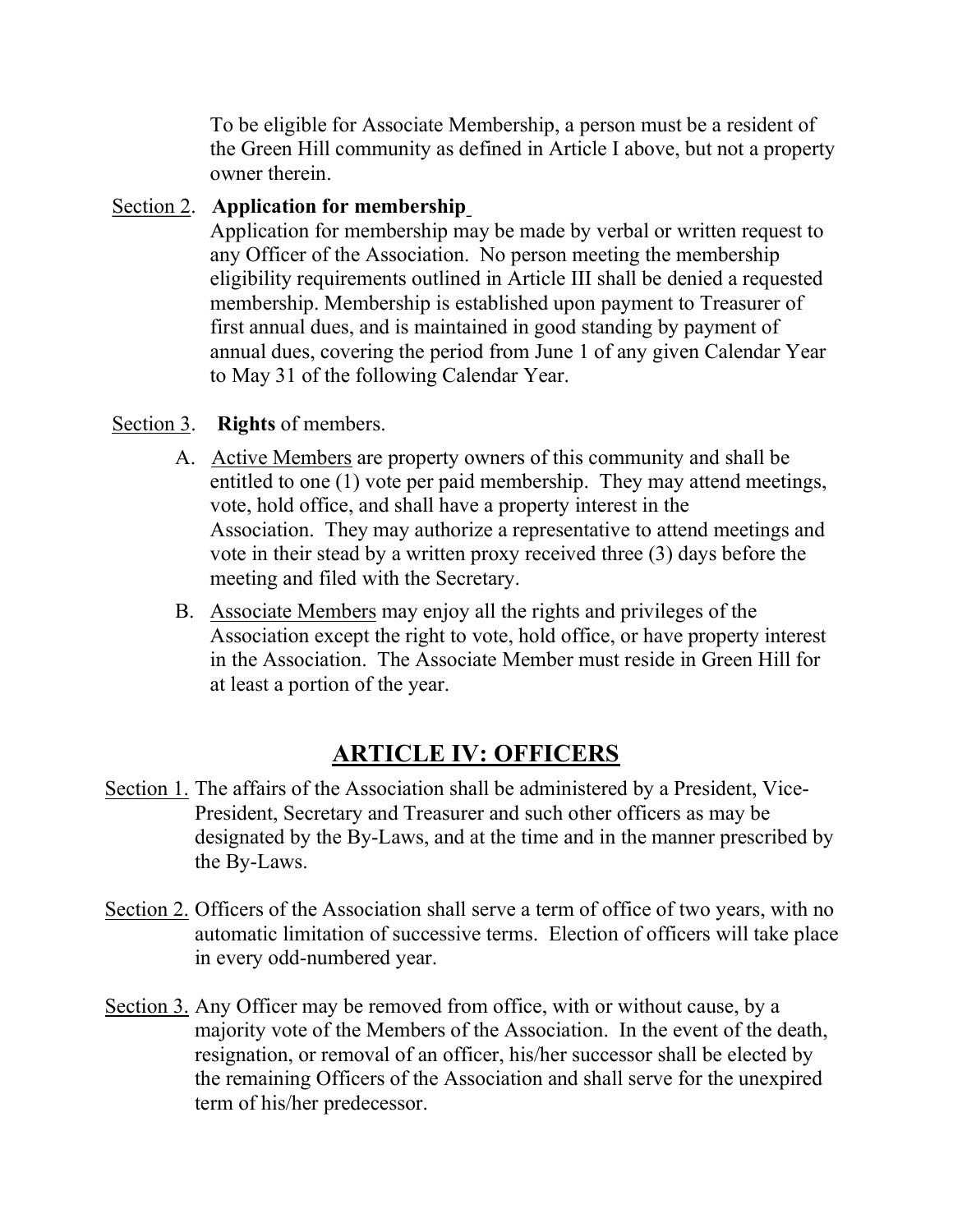# ARTICLE V: DUTIES OF OFFICERS

Section 1. The duties of the President are:

- 1) to preside at all meetings of the Association and the Board of Directors
- 2) to appoint Committee Chairpersons and a Municipal Liaison Officer
- 3) to represent the Association in dealings with public and private parties in pursuit of Association objectives
- 4) to be authorized to spend up to \$1,500.00 without prior approval.

Section 2. The duties of the Vice-President are:

- 1) to act for the President in his/her absence, and
- 2) to assist the President in conducting the business of the Association.

Section 3. The duties of the Secretary are:

- 1) to keep and maintain records of the proceedings of the Association
- 2) to attend to all correspondence, and
- 3) to notify all members in good standing of the regular meetings and special meetings at least seven (7) days prior to the meeting date.

In the absence of the President and Vice-President, the Secretary shall be the Presiding Officer of the Association.

Section 4. The duties of the Treasurer are:

- 1) to collect, receive, and hold all money and evidences of property belonging to the Association for dispersal upon either order of the Board of Directors or by any regular or special meeting
- 2) to keep books and accounts of the Association at all times open to inspection of the Board of Directors
- 3) to prepare such financial reports as the Board of Directors shall require, and
- 4) to deposit promptly all funds received.
- 5) to coordinate with such Committee Chairpersons as may request or require it the exchange of all information necessary to maintaining up to date the Association's active membership roster and such other functions as may be necessary to the efficient accomplishment of the Association's business.

In the absence of the President, Vice-President, and Secretary, the Treasurer shall be the Presiding Officer of the Association.

# ARTICLE VI: BOARD OF DIRECTORS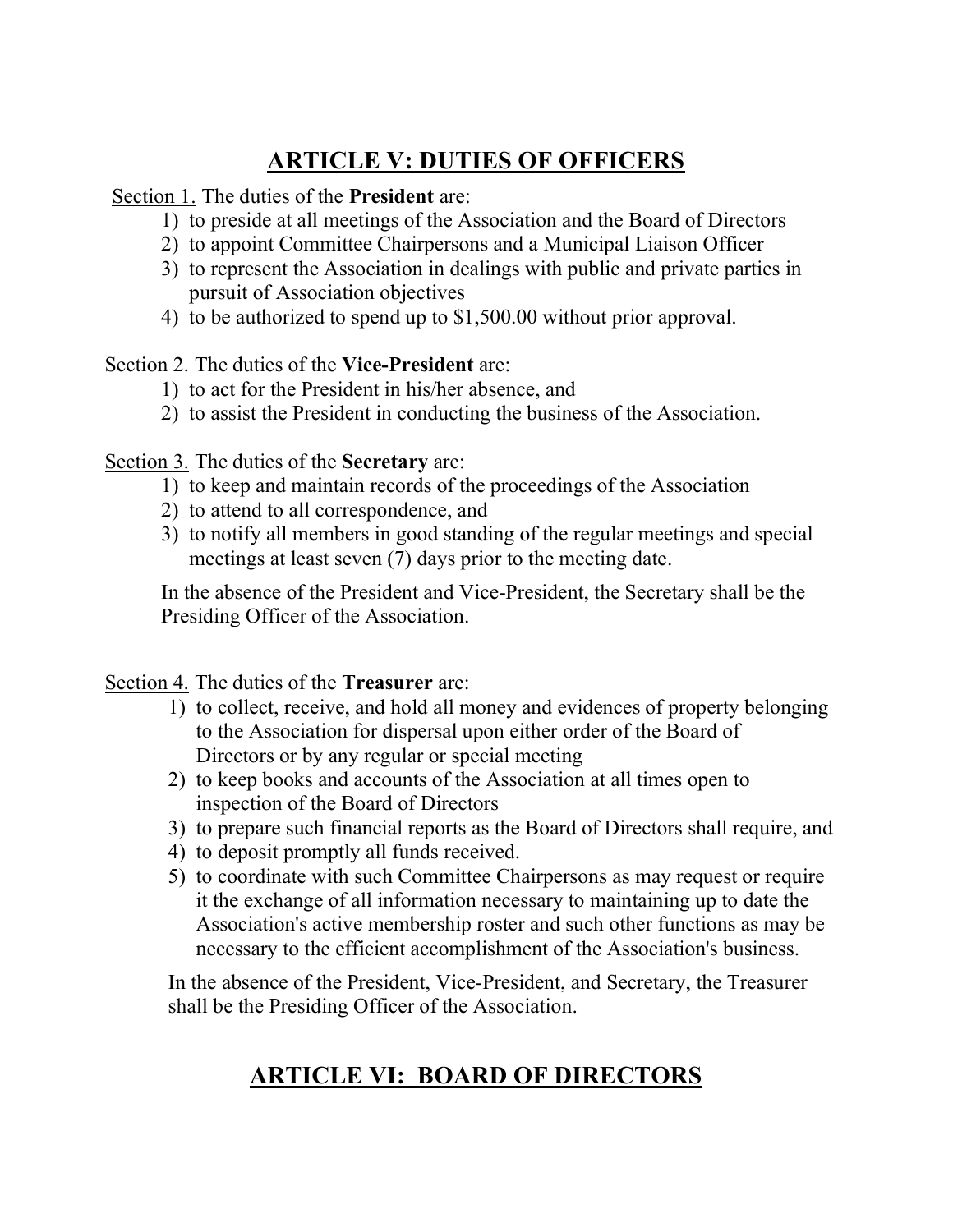- Section 1. There shall be an elected Board of Directors comprised of the Officers of the Association, plus three additional members in good standing.
- Section 2. Non-officer Directors shall serve a term of office of two years, with no automatic limitation of successive terms.
- Section 3. Non-officer Directors shall be elected by the membership at the same time in each odd-numbered year as the election of Officers.
- Section 4. Any Director may be removed from office, with or without cause, by a majority vote of the Members of the Association. In the event of the death, resignation, or removal of an officer, his/her successor shall be elected by the remaining Officers and Directors of the Association and shall serve for the unexpired term of his/her predecessor

#### ARTICLE VII: DUTIES OF THE BOARD OF DIRECTORS  $\overline{\phantom{a}}$

The duties of the Board of Directors of the Association shall be:

1) to set policy

 $\overline{\phantom{a}}$ 

- 2) to prepare the Association's annual budget, which will be presented to the general membership for approval at the first membership meeting of each calendar year
- 3) to meet throughout the year when practical or necessary and be responsible for reporting to the membership on important matters, and
- 4) to be authorized to spend up to \$2,500.00 without prior approval and in the off-season to spend/commit additional monies as needed to handle emergencies. All checks, notes, drafts and legal documents drawn by the Association shall be kept under control of at least two (2) persons.

## ARTICLE VIII: MEETINGS

- Section 1. Regular meetings of the Association shall be held in the months of June and August with the one in August being designated as the Annual Meeting. If the Association business requires any other meetings, one may be called for by the President in accordance with Section 2, below.
- Section 2. Special meetings may be called either by the President or by a written request signed by 25 members in good standing.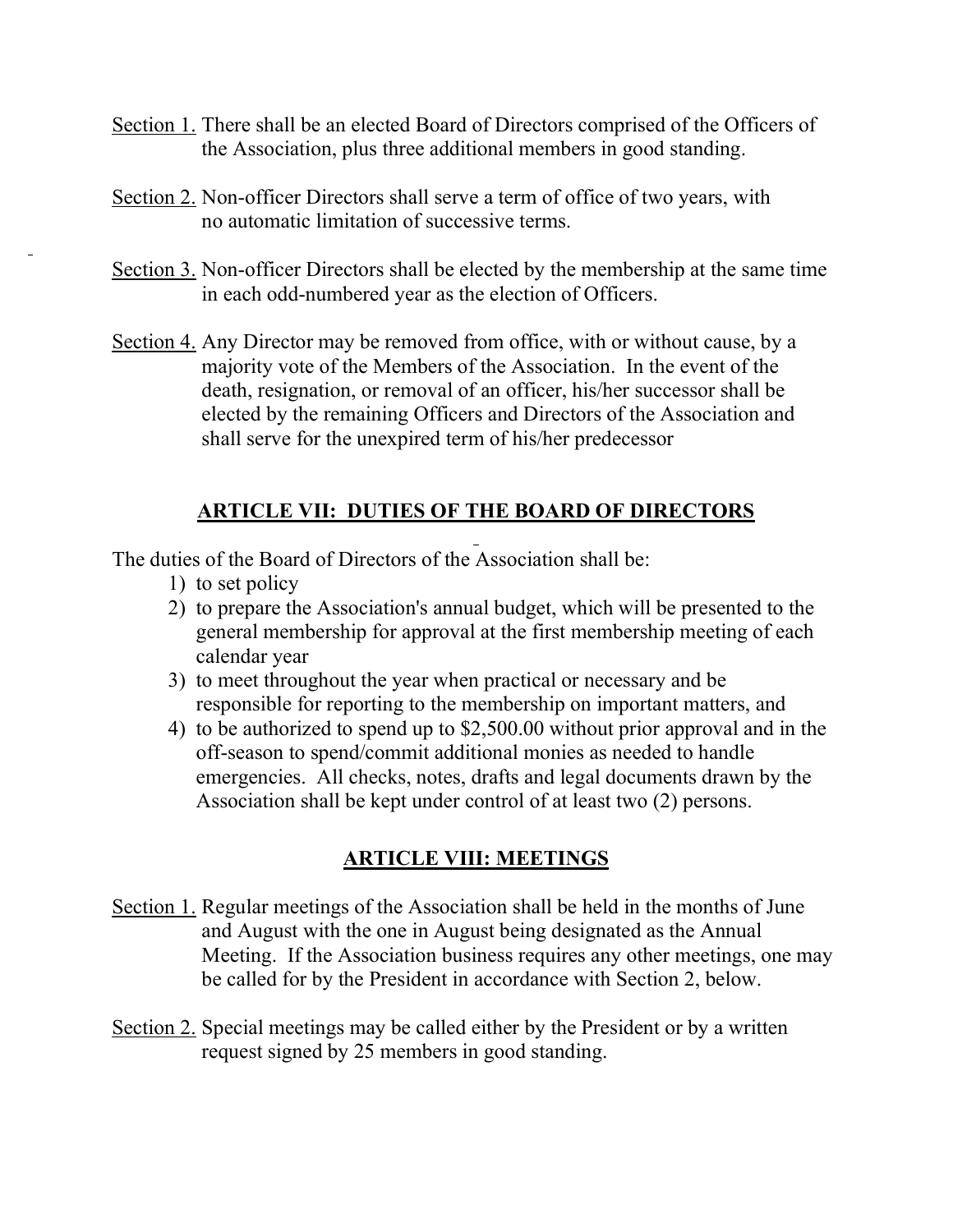Section 3. Fifteen (15) voting members in good standing shall constitute a quorum for the transaction of business at all meetings of the Association.

# ARTICLE IX: DUES

- Section 1. The rate of annual dues of the Association will be recommended by the Officers of the Association, followed by approval at the next regular meeting and ratified by a majority of those members in good standing present and voting at that meeting.
- Section 2. No Active Member shall be eligible to vote unless dues are paid in full.

# ARTICLE X: AMENDMENTS

- Section 1. Any proposition to amend this Constitution and By-Laws must be submitted to the Secretary in writing. The Secretary shall read the proposition to the members at the next regular meeting after receipt or make them available in written form for members' perusal.
- Section 2. A vote of two-thirds (2/3) of the members in good standing present and voting at the next regular meeting held after the proposition has been read or distributed in writing by the Secretary shall be necessary to amend the Constitution and By-Laws.
- Section 3. All votes to amend this Constitution and By-Laws may be made by voice vote unless a secret ballot is requested by a majority of those members present and voting.

## ARTICLE XI: COMMITTEES

#### Section 1. TENNIS COMMITTEE

- A. The GHCA Tennis Committee shall be comprised of five (5) active Members of the GHCA. It shall elect from its committee a Chairman, Secretary, and Treasurer. Filling of vacancies shall be made by the Committee as needed. Removal for cause may be made by the Committee of by the GHCA general membership.
- B. The function of the Tennis Committee is to operate, maintain and improve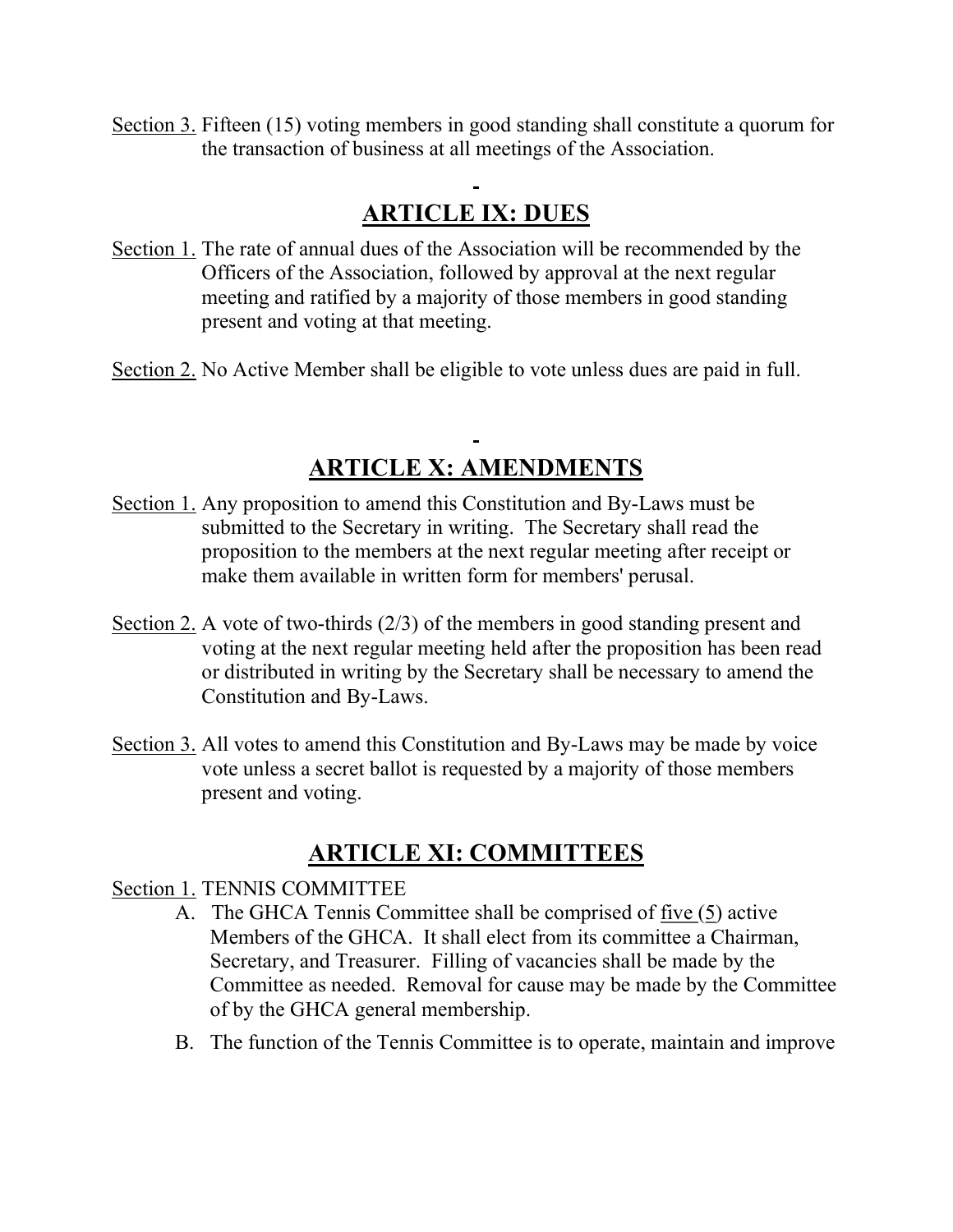the tennis courts (located on Lot 70, Plat 96-1 in the Town Hall of South Kingstown), without encumbering the general membership of the GHCA. This includes but is not limited to the following:

- a) to pay the taxes on Lot 70
- b) to establish an annual budget to receive and disburse all funds in the name of the GHCA Tennis Committee, and to keep al records and accounts of the Committee. Such records and accounts will be available to the Board of Directors of the GHCA at reasonable times.
- c) to present an annual report at the Annual Meeting of the GHCA
- d) to provide for supervision when necessary
- e) to establish annual fees and assessments as necessary
- f) to establish rules and regulations regarding the use of the facility and all other operational matters.

C. Tennis membership is open to all members of the GHCA in good standing,

upon payment of any initiation fees, annual tennis dues, or assessments established by the Tennis Committee.

## Section 2. BEACHFRONT COMMITTEE

- A. The President shall appoint a Chairperson to be responsible for the Beach Area used by Association members. The chairperson appointed shall/may select members to serve on this committee.
- B. The Beachfront Committee shall be responsible for adopting Rules and Regulations for the use and maintenance of the designated beach area. This shall include the hiring of a lifeguard with proper qualifications and setting the hours of being on duty.

## Section 3. BOAT AREA COMMITTEE

A. The president shall appoint a Chairperson to be responsible for the boating

Area on Association property abutting Green Hill Pond. The chairperson may select members to serve on this committee.

B. The Boat Area Committee shall be responsible for setting rules and Regulations on the use of and access to this area. The entrance shall have a gate with lock and keys. Keys shall be made available to all members in good standing.

## Section 4. OTHER COMMITTEES

 The President may appoint other committees as deemed necessary for the betterment of the Association.

Section 5. The President will serve as an ex officio member of all committees.